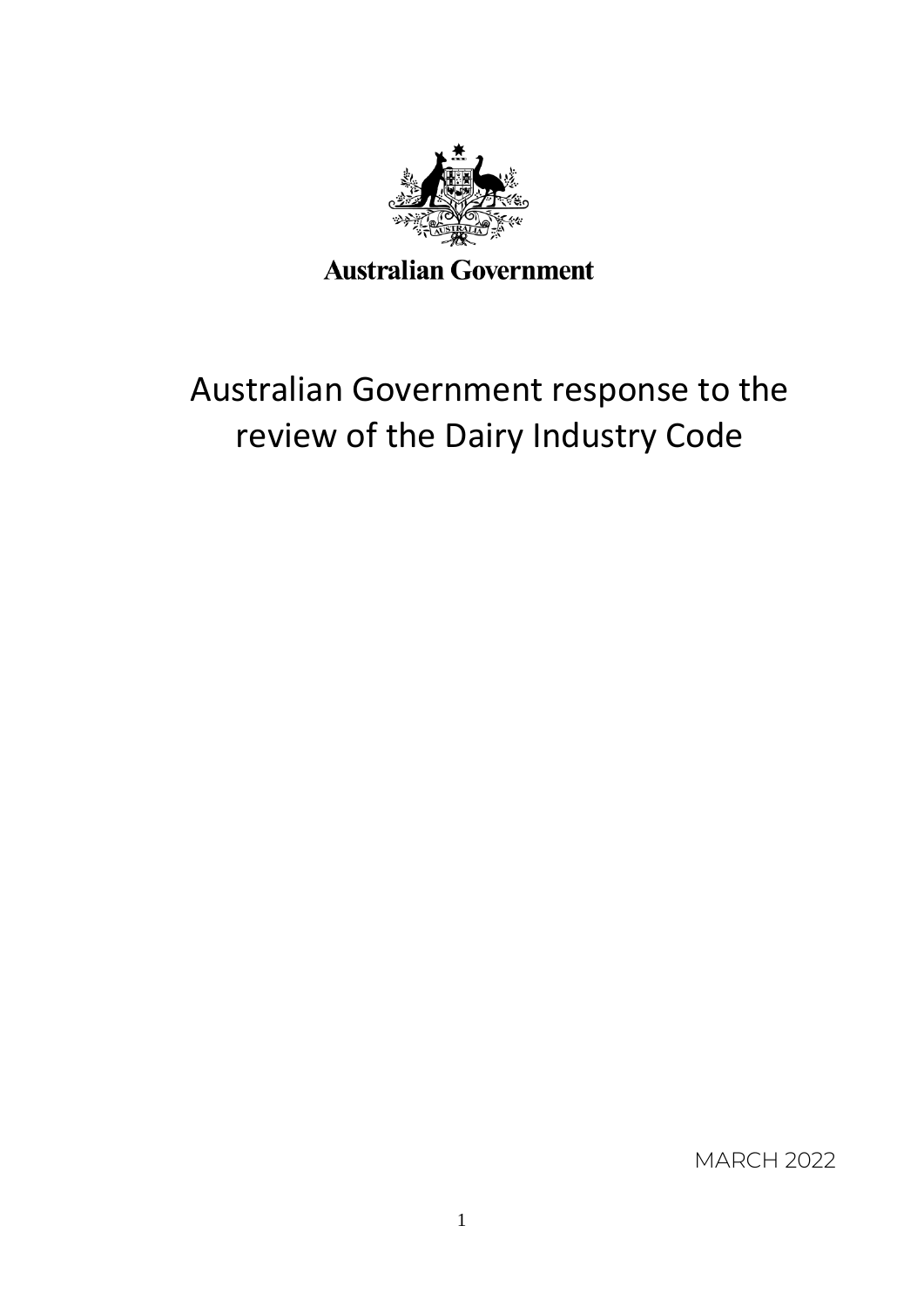## **Introduction**

The Australian Government welcomes the Report on the first review of the Dairy Industry Code (the report).

The Competition and Consumer (Industry Codes – Dairy) Regulations 2019 (the Code) commenced on 1 January 2020 to provide a mandatory framework establishing enforceable minimum standards in business practices which support fairer business relationships between dairy farmers and dairy processors.

The government established the Code following extensive consultation with dairy farmers, processors and industry groups in 2018 and 2019. It was designed to address significant imbalances in bargaining power between dairy farmers and processors, to increase the ability of farmers to respond to market signals, make standard industry practices fairer and ensure risks are borne by the appropriate party. The Code is designed to protect producers from unfair contracts, introduce greater transparency and set up a framework of regulation flexible enough to allow innovation and diversity in the dairy industry.

Since establishing the Code, the government has undertaken a suite of measures to complement the Code and assist dairy farmers, including implementing the Delivering Ag2030 plan, instigating the Australian Competition and Consumer Commission (ACCC) inquiry into perishable agricultural goods (PAG) industries and delivering a range of activities, such as:

- \$14.78 million to 2024-25 towards dairy export projects to identify the regulatory hurdles for domestic dairy manufacturers to become exporters, align food safety regulations and work towards reduced regulatory intervention through improved data collection.
- \$1.5 million total to Dairy Australia and Australian Dairy Farmers to increase business resilience, risk planning and financial and legal literacy for farmers, as well as investigate ways to provide farmers with more say over how they sell their milk.
- \$10 million to assist dairy farmers to upgrade or invest in energy efficient equipment to reduce their energy costs.
- \$8.1 million to the ACCC Agriculture Unit to boost its examination of competition and unfair trading issues, including the creation of a specialist role with specific responsibility for dairy.
- \$4.75 million in the Kids to Farms program to help educate children about agriculture through activities such as farm visits, virtual technology 'in-class' experiences and developing information resources for classrooms.
- \$3 million in grants to support farmer groups to set up farm cooperatives and other collective business models.
- \$20 million annually for eligible research and development activities for a more productive, profitable and sustainable industry.

In accordance with the Code, the Minister for Agriculture and Northern Australia was required to undertake a review to assess the role, impact and operation of the Code in 2021. The Australian Government notes the release of the report and thanks the members of the Dairy Code Review Reference Group for supporting industry consultation for the review and their contribution in informing the report and associated recommendations.

The government also notes that a second review of the Code will be required on or after 1 January 2023.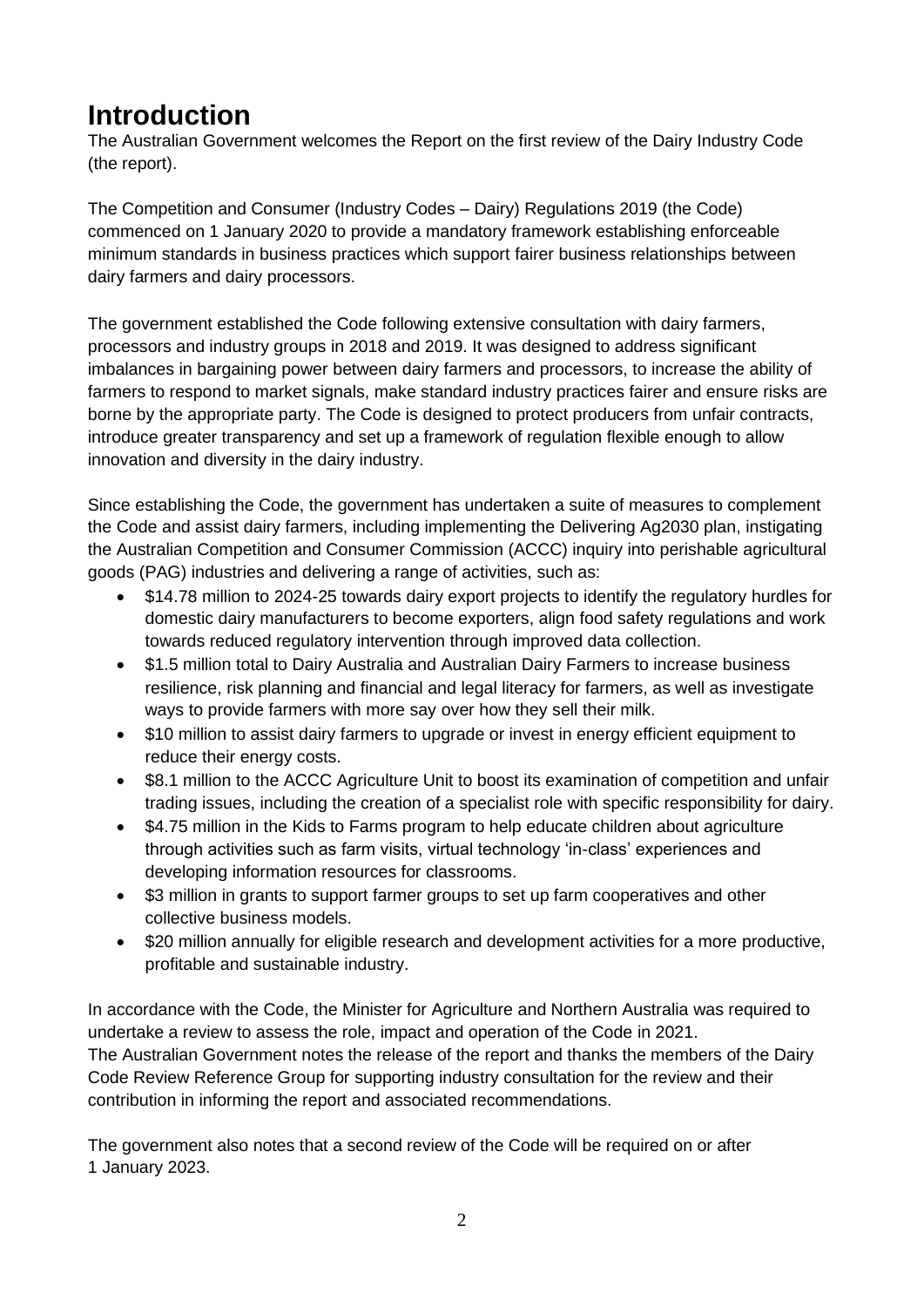### **Response**

#### **Recommendation 1**

The Code should be amended to:

- a) clarify the definition of 'minimum price' under the Code, to explain that deductions related to milk quality will not contravene the 'minimum price' requirements
- b) allow, where agreed by both parties to a Milk Supply Agreement (MSA), an exemption from the minimum price requirements for a specified quantity of milk to enable participation in milk pricing markets
- c) confer the roles of mediation and arbitration advisor under the Code to the Australian Small Business and Family Enterprise Ombudsman.

#### **The Australian Government supports the recommendation.**

The Australian Government agrees to make the recommended amendments to the Code to improve its operation and enforcement.

Recommendation 1(a) will improve price transparency for farmers, provide greater certainty to processors about the requirements for minimum prices in Milk Supply Agreements (MSAs), and will assist the ACCC's enforcement of this provision.

Recommendation 1(b) will facilitate stakeholder participation in innovative and emerging markets, while maintaining the Code's ability to appropriately regulate the conduct of the commercial relationships between farmers and milk processors. The government recognises, however, that the minimum price requirement remains an important protection for farmers. Unless it is mutually agreed to exclude a specified volume of milk from the minimum price requirements under an MSA for the purpose of participating in trading markets, the minimum price protections must be maintained, obligations must continue to be clear to all stakeholders and compliance must be enforceable.

Recommendation 1(c) will enhance certainty for dairy industry stakeholders and streamline existing government services by conferring the functions of the mediation and arbitration advisors under the Code on the Australian Small Business and Family Enterprise Ombudsman (ASBFEO). The ASBFEO currently provides these functions under the Franchising Code. As such, it is an appropriate and qualified entity to provide similar services to dairy processors and farmers. The Department of Agriculture, Water and the Environment will work with the ASBFEO to ensure it has a sound understanding of the dairy industry and the operation of the Code.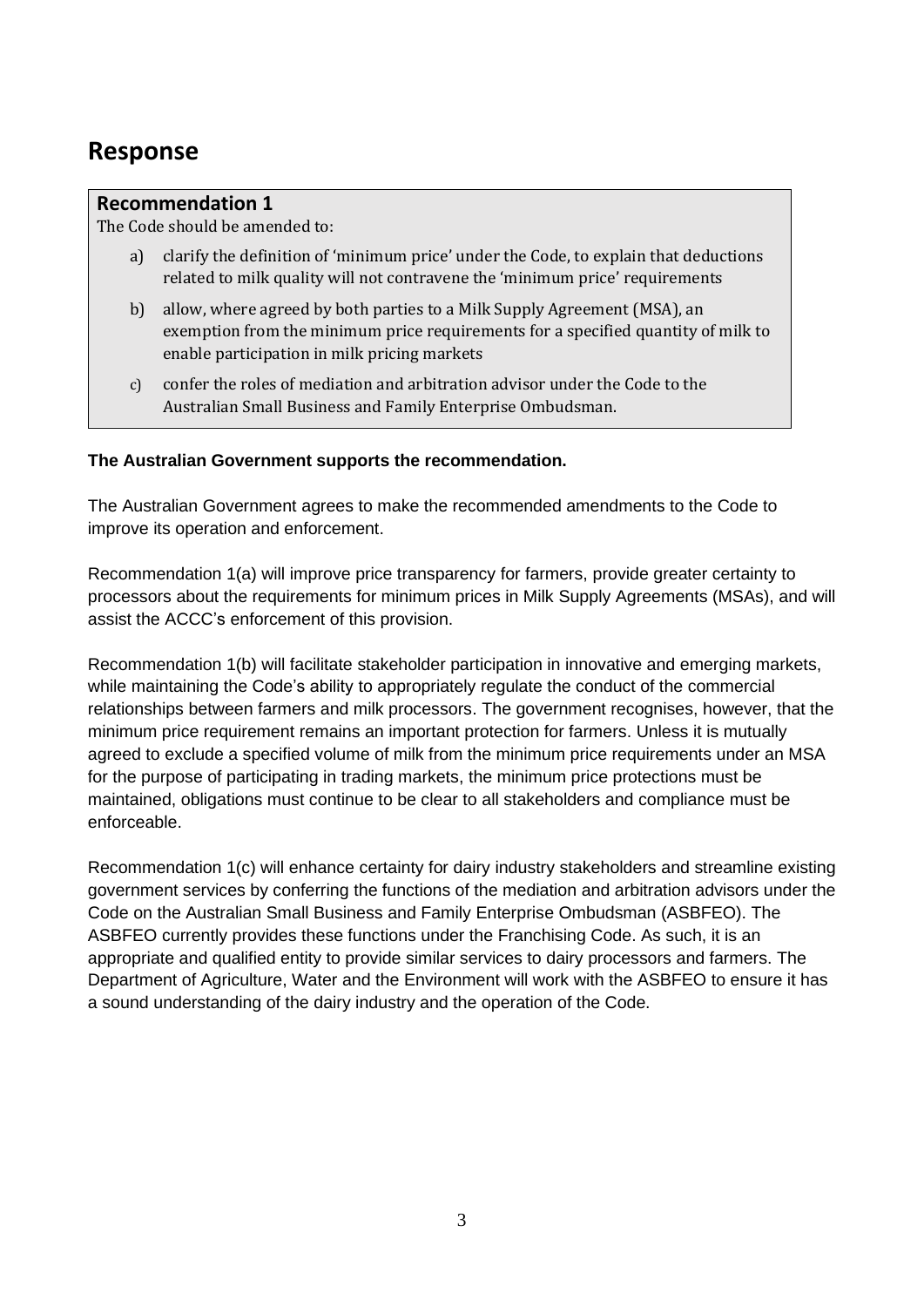#### **Recommendation 2**

To support the operation of the Code, the Australian Government and the ACCC should:

- a) develop additional guidance material to assist compliance with the Code
- b) work with industry stakeholders to continue improvements to price transparency.

#### **The Australian Government supports this recommendation.**

The government's preferred approach is to update or develop new guidance material to clarify obligations and support industry compliance with the Code. Guidance material is preferred to introducing a rigid interpretation of the regulations, which may hinder the flexibility provided to innovate in the industry, reduce market competition, impose unintended regulatory burden or potentially alter the scope of the Code. The Department of Agriculture, Water and the Environment and the ACCC will each work to enhance existing guidance and develop new guidance to address the areas identified to improve the intended operation of the Code and will engage with dairy industry representatives to ensure guidance is meeting industry needs.

However, the government recognises that there is a limitation to the guidance that can be provided in some circumstances. Government guidance is of most use where there is ambiguity about how a particular department or regulator will exercise its discretion. Guidance cannot definitively resolve an underlying ambiguity in a legal provision, nor does it bind how third parties must behave under a code (which is relevant to private actions conducted under a code); only judgments of a Court can do that. If the Code's provisions cannot be adequately clarified in guidance materials, the need to amend the legislative instrument can be considered in the second review of the Code in 2023.

In regard to recommendation 2(b), the government has committed \$5.4 million to improving price transparency in perishable agricultural goods (PAG) industries in response to the ACCC's inquiry into PAG industries (released December 2020). Between August and November 2021, the Department of Agriculture, Water and the Environment completed 14 workshops with almost 120 participants from PAG industries – including the dairy industry – to explore price and market transparency issues and develop projects that will improve price and market transparency. The outcomes of the dairy industry workshops can be found at [www.awe.gov.au/agriculture-land/farm](http://www.awe.gov.au/agriculture-land/farm-food-drought/food/perishable-ag-goods-industries)[food-drought/food/perishable-ag-goods-industries.](http://www.awe.gov.au/agriculture-land/farm-food-drought/food/perishable-ag-goods-industries) PAG industries that participated in the workshops will be able to apply for government funding through a grant opportunity. Grant funding will be provided to successful applicants in mid-2022 to develop and implement eligible price and market transparency mechanisms.